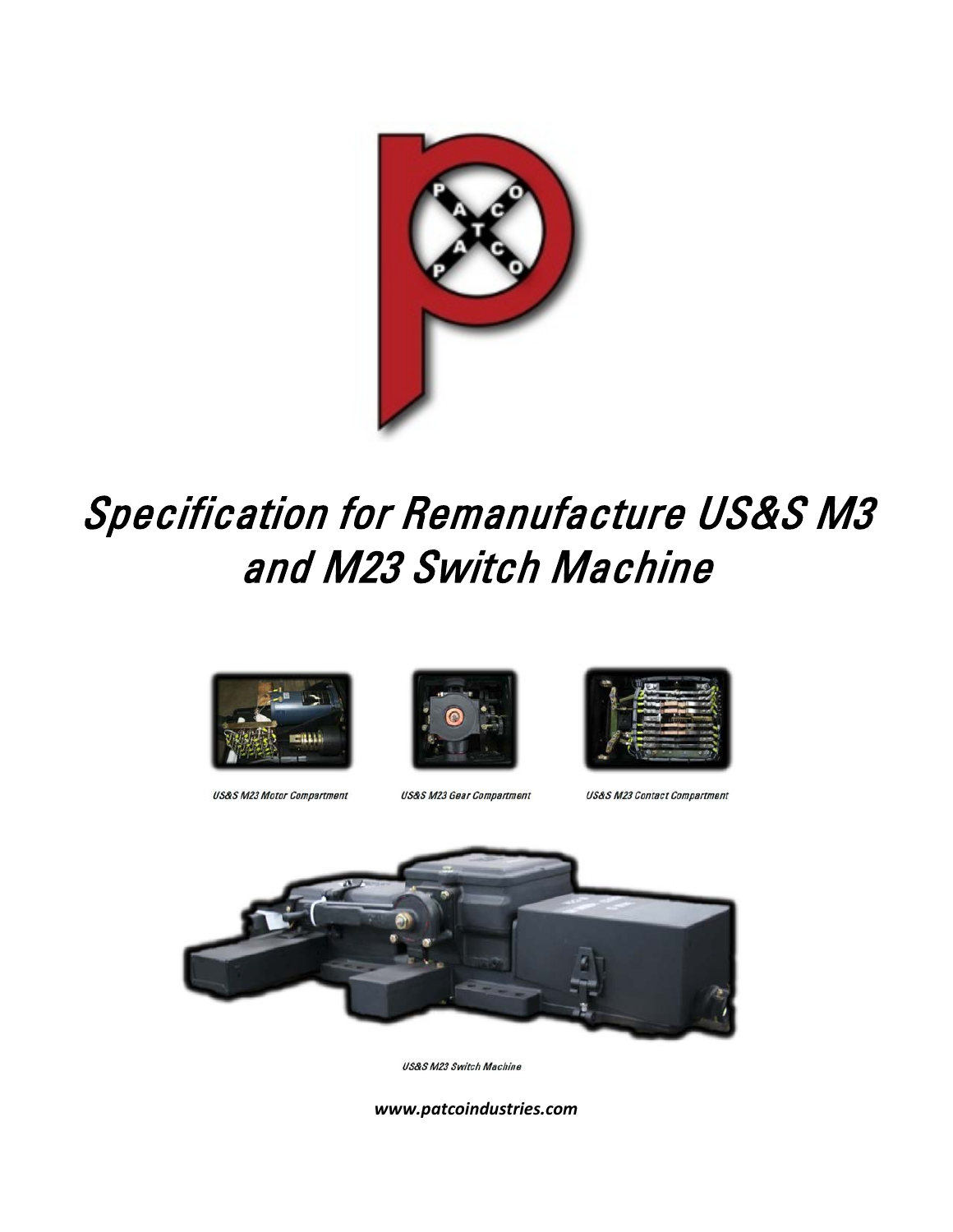*This page is intentionally left blank for the purpose of double sided printing*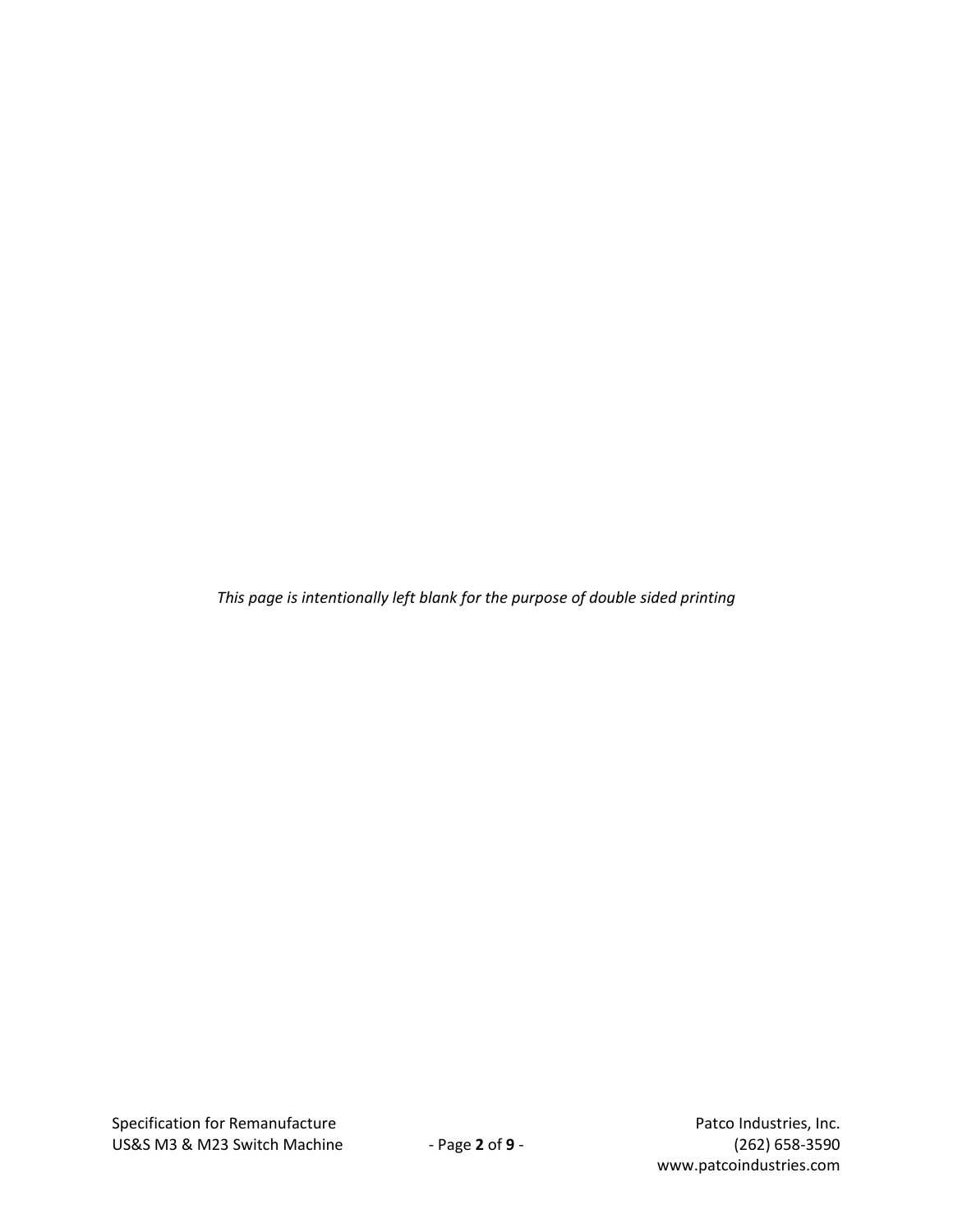# **TABLE OF CONTENTS**

| 2.1 |  |
|-----|--|
| 2.2 |  |
| 2.3 |  |
| 2.4 |  |
| 2.5 |  |
|     |  |
| 2.7 |  |
|     |  |
|     |  |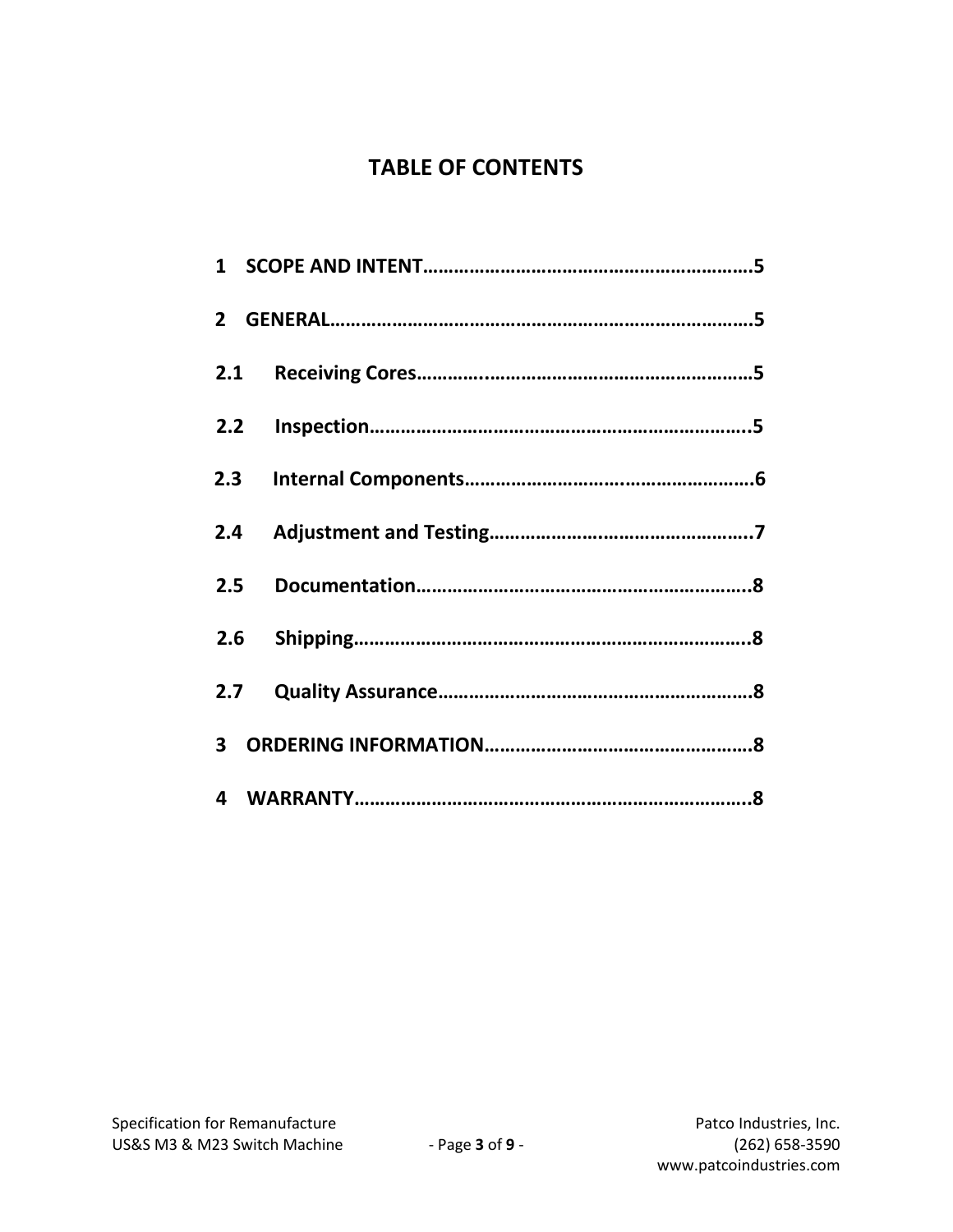*This page is intentionally left blank for the purpose of double sided printing*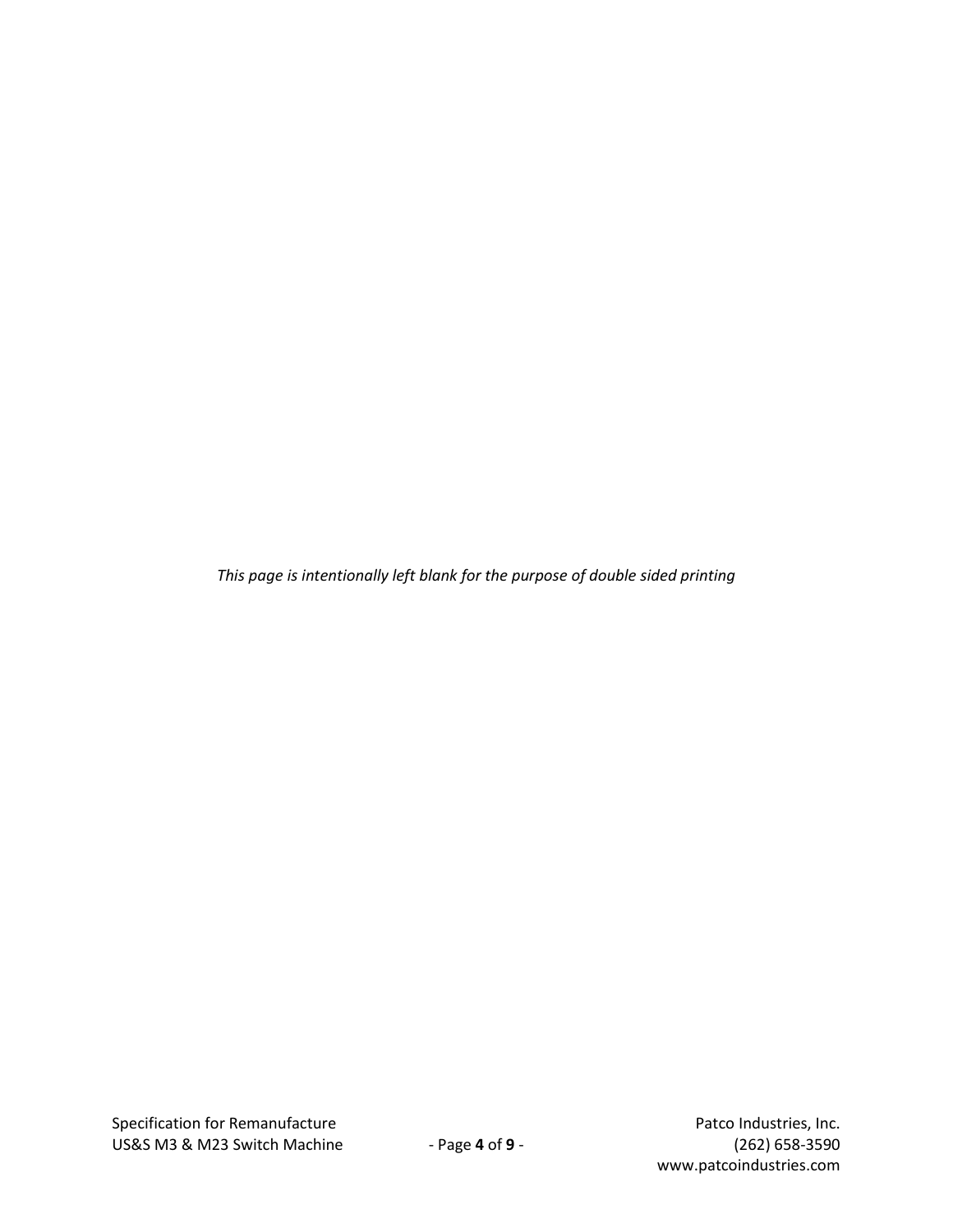# 1 SCOPE AND INTENT

This document describes Patco Industries, Inc. remanufacturing standards for a US&S M3 and M23 switch machine. Work shall be performed in a manner that is consistent with the requirements of US&S Service Manual SM-6263

# 2 GENERAL

# 2.1 Receiving Cores

- 2.1.1 Units received are to be physically inspected upon arrival for physical damage that may have occurred in service or shipment.
- 2.1.2 All units shall be tagged to identify specific customer ownership.

# 2.2 Inspection

- 2.2.1 Machines are to be completely disassembled and inspected for worn, damaged, and defective components per O.E.M. specifications.
	- a.) All components are degreased and sand blasted in accordance with procedures acceptable to component makeup.
	- b.) All castings shall be checked for cracks and/or breaks.
	- c.) Contact compartment and all contact blocks shall be checked for grounds and cracks.
	- d.) Complete machining of frame as needed and all bearings and bushings replaced.
	- e.) Locking components of machines shall be inspected to insure that the machine is capable of properly locking.
	- f.) All grease and oil fittings will be replace with new.
	- g.) All roller bearings and seals shall be replaced with new.
	- h.) All grease, oil, lubricants, adhesives, and paint shall be specified to operate properly throughout the temperature range for switch machines (-40° to +85° Celsius).
	- i.) All tapped holed and threaded fasteners that are reused, shall be cleaned with the appropriate tap or die.
	- j.) Hand throw (if equipped) shall be inspected to insure it is not broken or bent, and that it is functioning properly.
	- k.) All gears and gear shafts shall be inspected for wear and broken teeth.
	- l.) All bars shall be inspected for excessive wear and straightness.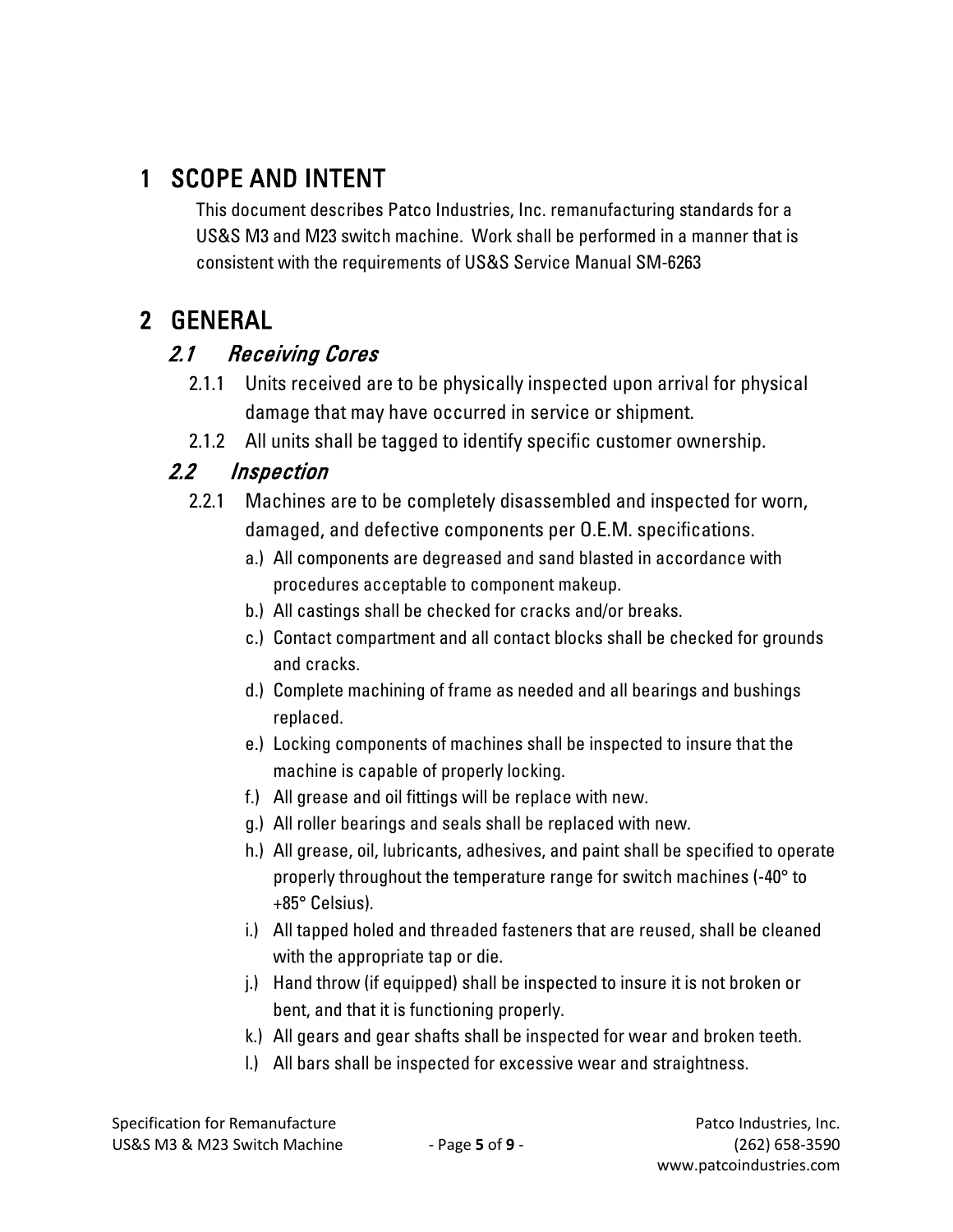- m.) Circuit controller parts shall be inspected to insure that they are capable of being rebuilt in accordance with the following sections and that no major parts are broken or missing.
- n.) Standard machine hardware shall always be replaced with new. Finishes shall be stainless steel or zinc with yellow chromate.

## 2.3 Internal Components

The following section outlines the requirements for remanufacturing of the internal components within the machine. During the remanufacturing process, care shall be taken to insure that critical machined surfaces on parts are not damaged by cleaning or contaminated with paint. O.E.M. parts or approved equivalent should be used.

#### 2.3.1 Motor

a.) All motors will be replaced with a Permanent Magnet Motor.

#### 2.3.2 Clutch

- a.) The clutch housing shall be completely disassembled, sandblasted, and inspected.
- b.) Clutch housing shall be painted as required.
- c.) Packing seals shall be replaced with new.
- d.) All discs, metal and friction, shall be replaced.

## 2.3.3 Hand Throw (if equipped)

- a.) The hand throw assembly shall be completely disassembled, degreased, sandblasted, inspected, and painted.
- b.) The hand throw ball detent components shall be inspected and if necessary, replaced and refurbished.
- c.) The hand throw shall be reassembled, lubricated, and tested for proper operation.

#### 2.3.4 Gear Box

- a.) The gear case shall be disassembled completely, degreased, sandblasted, inspected, and painted.
- b.) The bushing shall be inspected for excessive wear and shall be replaced if necessary.
- c.) The oil seal shall be replaced on all machines.
- d.) Gear teeth and worm shaft shall be inspected and dressed with a file if necessary.
- e.) Gear case shall be reassembled, lubricated, and tested for proper operation.

Specification for Remanufacture **Patco Industries, Inc.** Patco Industries, Inc. US&S M3 & M23 Switch Machine - Page **6** of **9** - (262) 658-3590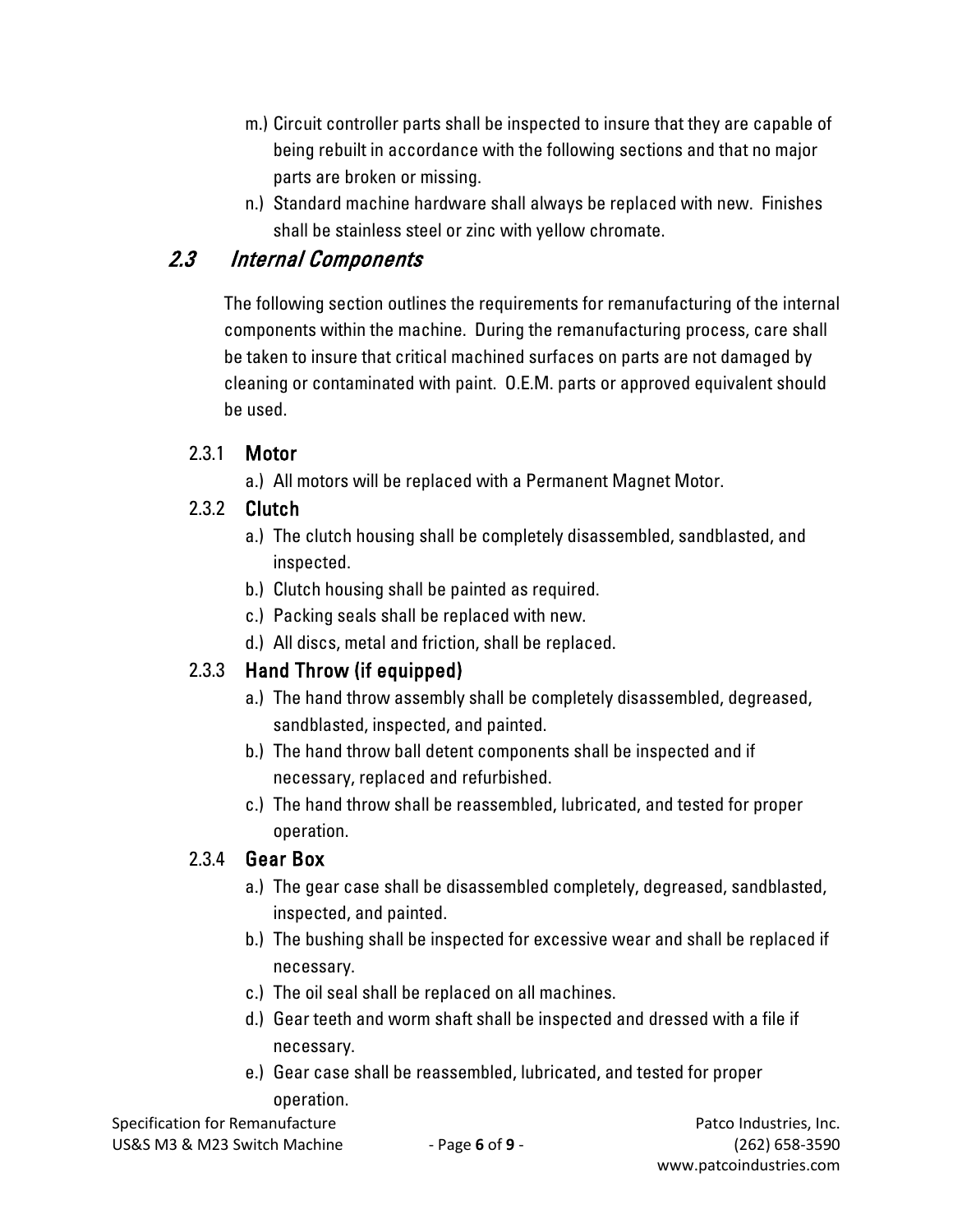#### 2.3.5 Base Casting

- a.) Base casting shall be degreased, sandblasted, inspected, and painted.
- b.) Prior to sandblasting and painting, lock rod wear pads shall be replaced if necessary.

#### 2.3.6 Circuit Controller

- a.) The circuit controller shall be disassembled, cleaned, and inspected for excessive wear.
- b.) Circuit controller shall be reassembled, adjusted, and tested per O.E.M. requirements.
- c.) All components shall be inspected for defects and replaced if necessary.

## 2.3.7 Selector Clutch

- a.) The selector clutch shall be disassembled, degreased, sandblasted, and inspected.
- b.) The selector clutch shall be reassembled, greased, and adjusted to O.E.M. specifications.

#### 2.3.8 Wiring Harness

- a.) The wire harness shall be replaced with new.
- b.) Wire shall be #12 AWG for current carrying circuits, and #14 AWG for indication carrying circuits.
- c.) All wire tags and terminal post tags shall be replaced with new.

#### 2.3.9 Covers

- a.) All switch machine throw bar and lock rod covers will be inspected and replaced if necessary with new.
- b.) Cast iron covers will be replaced with aluminum covers, if requested by customer.

#### 2.3.10 Paint

a.) Machines will be powder coated black, unless customer specification require otherwise.

#### 2.3.11 Lubrication

a.) Machines will be lubricated according to O.E.M. lubrication instructions found in US&S Service Manual SM-6263.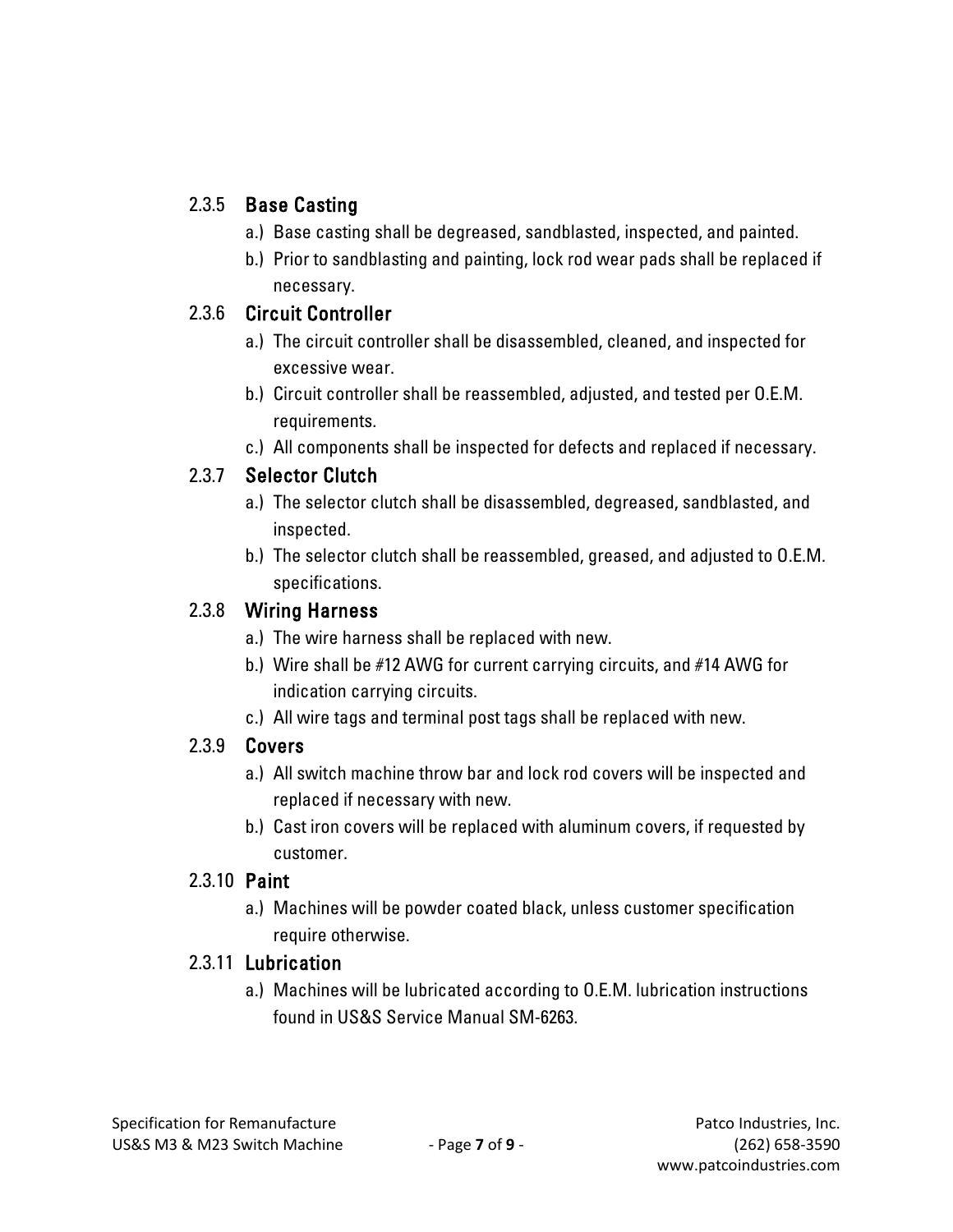# 2.4 Adjustment and Testing

- 2.4.1 All machines must be fully assembled and tested per O.E.M. specifications.
- 2.4.2 Upon final assembly suitable grease shall be applied to wear surfaces and unpainted surfaces that are not composed of naturally corrosion resistant material.
- 2.4.3 Each machine shall undergo a functional test that verifies the proper operation of the circuit controller, point detector, hand throw, and cut out switches.
- 2.4.4 Each machine shall be tested under simulated field load conditions.

## 2.5 Documentation

- 2.5.1 All switch machines will be identified with a serial number located near the mounting holes of the machines footprint, and on the motor.
- 2.5.2 A copy of the switch machine inspection documents shall be included.

## 2.6 Shipping

- 2.1.1 Each machine shall be individually palletized. Pallets are made to size to accommodate the size of the switch machine; the machine is secured to the pallet with 4 carriage bolts and the appropriate hardware.
- 2.1.2 Each machine will be supplied with one gallon of Lubriplate 5555, if desired by the customer.

# 2.7 Quality Assurance

2.7.1 Each switch machine and internal components shall be inspected for defects. A technician other than the technician who performed the remanufacturing of the machine shall perform the inspection.

# 3 Ordering Information

Patco Industries, Inc. will need the **[US&S order form](http://patcoindustries.com/sites/default/files/patco_uss_switch_order_form.pdf)** to be filled out prior to remanufacture.

# 4 Warranty

Patco Industries, Inc. warranty information can be found on page 9 of this specification.